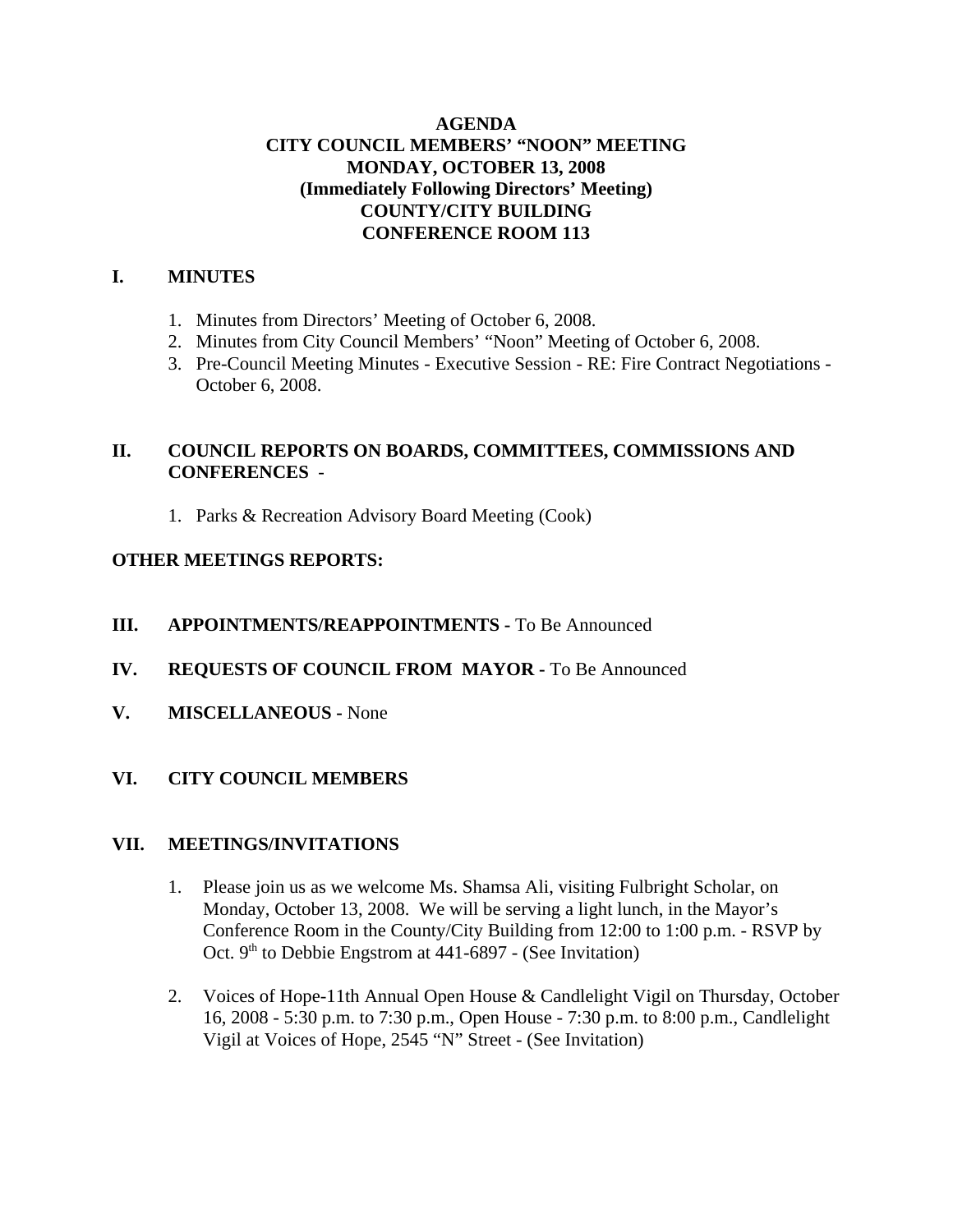- 3. People's City Mission, PCM Medical Clinic (The clinic will be located at  $2<sup>nd</sup> \& 'R'$ ) Street) - Community Information Meeting on Tuesday, October 14, 2008 at 3:30 p.m. at Lincoln Independent Business Association (LIBA) Conference Room,  $620$  N.  $48<sup>th</sup>$  Street, #205 - (See Invitation)
- 4. The Nebraska League of Conservation Voters 1<sup>st</sup> Annual Awards Gala on Thursday, October 30, 2008 at Chez Hay, 210 N.  $14<sup>th</sup>$  Street - 5:30 p.m., Cocktails & plated Buffet; 6:30 p.m., Awards Ceremony; 7:30 p.m., Optional Lied Center Performance of The Capitol Steps - Cost: Gala Only Ticket \$85/person; Gala and Capitol Steps Ticket  $$125/person - RSVP$  by Oct.  $23<sup>rd</sup>$  to ensure your Gala and/or Lied reservations. (See Invitation)
- 5. Join Lt. Gov. Rick Sheehey and Lincoln Mayor Chris Beutler for a ground breaking ceremony with Perot Systems' John Vonesh, President Insurance Business Process Solutions and Scott Barnes, President Information Solutions on Tuesday, October 21, 2008 - 11:30 a.m. to 12:00 p.m., Groundbreaking at East end of Cattail Road next to Lincoln Poultry, 800 Cattail Road; 12:15 p.m. to 1:00 p.m., Luncheon at the Technology Development Center, 4701 Innovation Drive - Please RSVP for the Luncheon to Jaime Henning at 436-2366 or by e-mail - (See Invitation)

#### **VIII. ADJOURNMENT**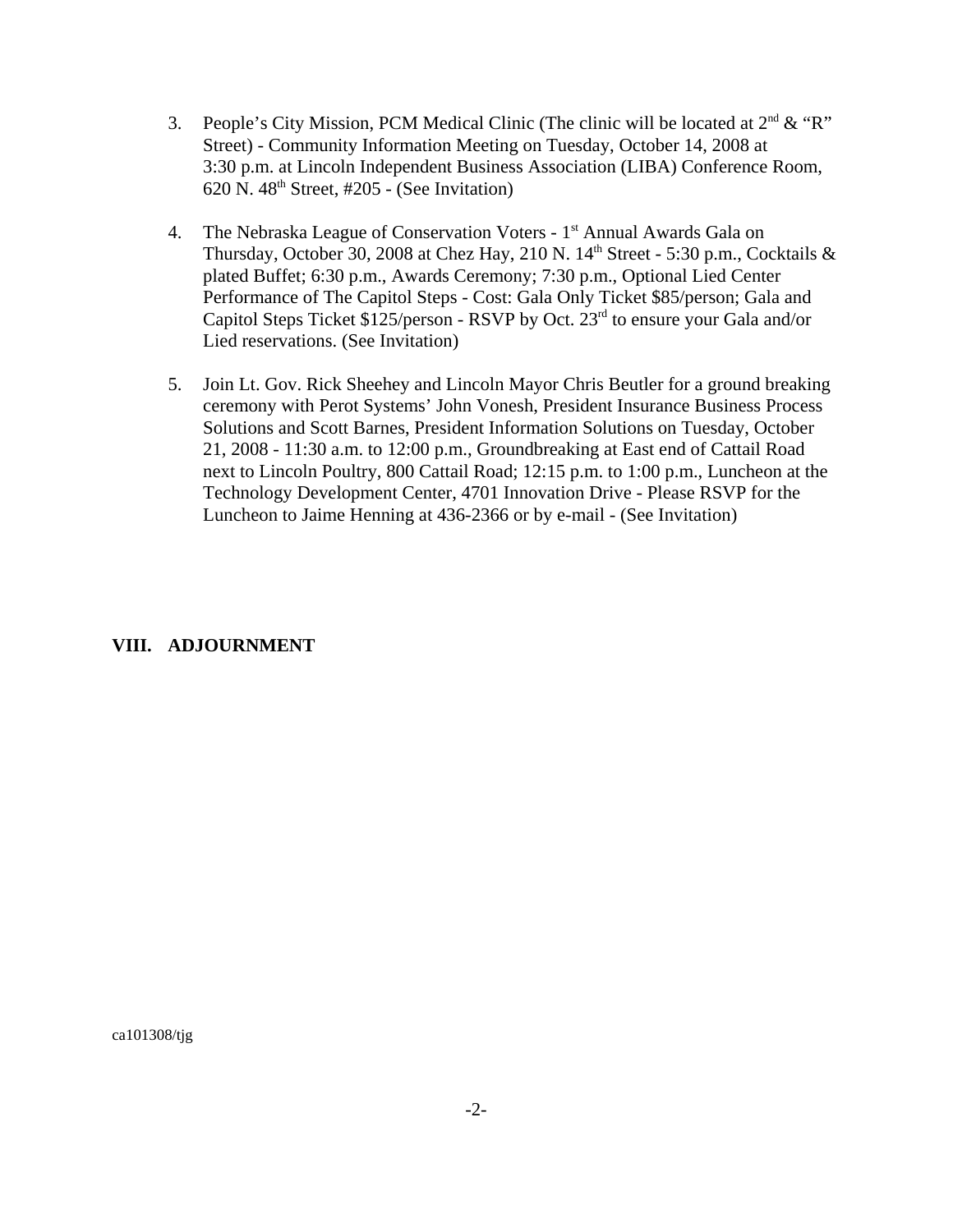## **MINUTES CITY COUNCIL MEMBERS' NOON MEETING MONDAY, OCTOBER 13, 2008 COUNTY/CITY BUILDING**

| <b>Present:</b> | Robin Eschliman, Chair |
|-----------------|------------------------|
|                 | Doug Emery, Vice Chair |
|                 | Jon Camp $(11:19$ am)  |
|                 | Jonathan Cook          |
|                 | John Spatz             |
|                 | Ken Svoboda            |
|                 | Dan Marvin             |
|                 |                        |

**Others Present:** Rick Hoppe, Aide to the Mayor Denise Pearce, Aide to the Mayor

Chair Eschliman opened the meeting at 11:16 am.

The Nebraska Open Meetings Act posted on the rear wall of Room 113.

#### **I. MINUTES**

- 1. Minutes from Directors' Meeting of October 6, 2008.
- 2. Minutes from City Council Members' Noon Meeting of October 6, 2008.
- 3. Pre-Council Meeting Minutes Executive Session Fire Contract Negotiations Oct. 6, 2008. With no corrections the above minutes were approved by acclamation.

## **II. COUNCIL REPORTS ON BOARDS, COMMITTEES, COMMISSIONS AND CONFERENCES**

## **1. Parks & Recreation Advisory Board Meeting Cook**

Cook stated the Board discussed design guidelines for the Antelope Park performance structure, which now is inadequate for many events. This will go back to committee as not quite ready for the Board to take action. An amphitheater is to be built in the Antelope Valley Park, but wouldn't be the appropriate structure for the band concert settings. Lincoln will have Pinewood Bowl for large performances, this new structure for 1,000 to 1,500 people and we'll have the amphitheater for smaller performances. The new structure in Antelope Park will also have more accessible storage.

Cook related they received an overview of the golf program. Basically, Highlands is the one golf course losing the most money, plus we are still paying the bonds. Pioneers Golf is the most successful course. Also, the 'Hands On Help Out' will focus on Woods Park this year.

A very detailed presentation and then discussion of the pool budget. The City does recover close to twothirds of expenses through pool revenue, such as rental fees, concessions. This has improved dramatically over the last couple decades.